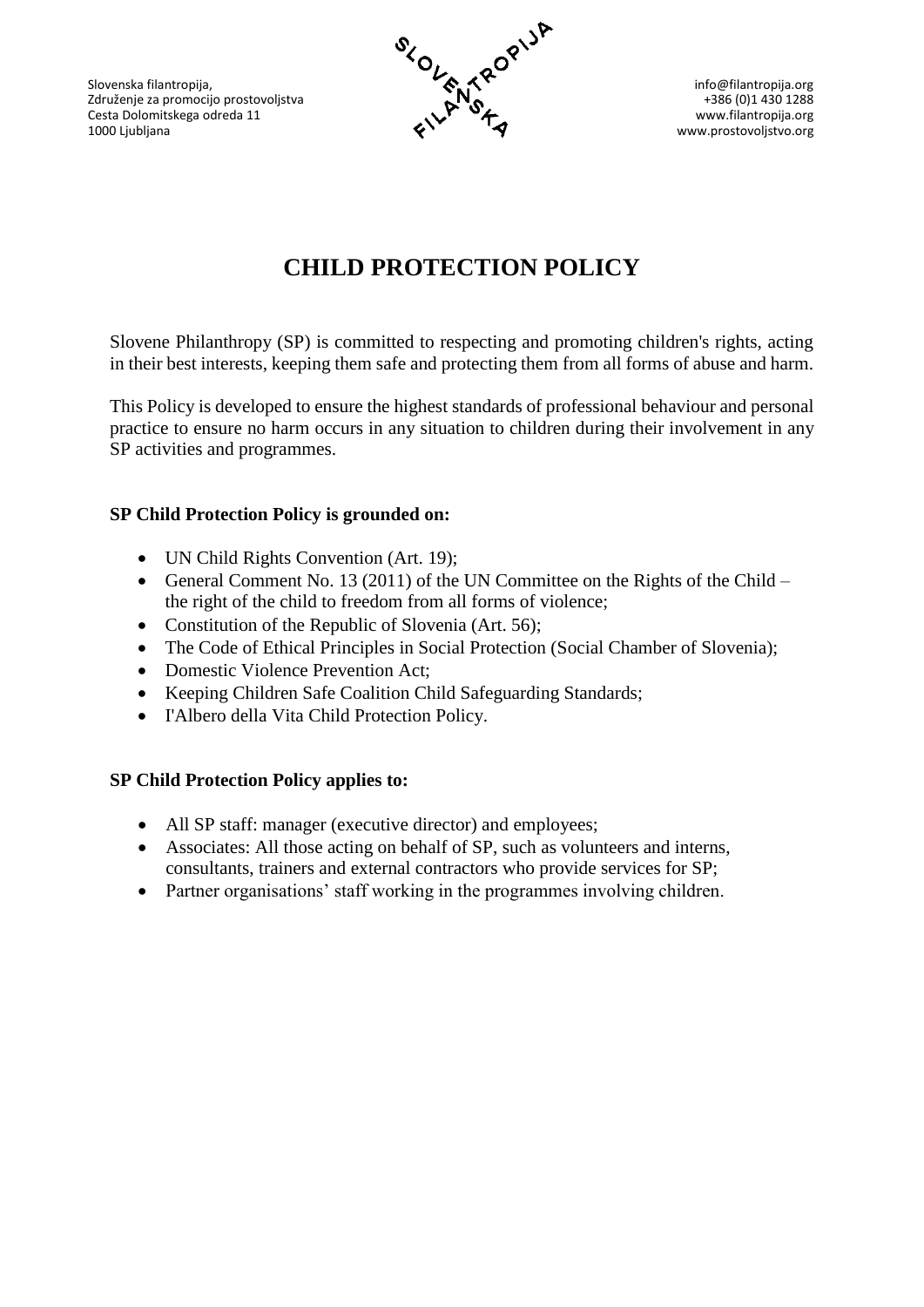

www.prostovoljstvo.org

# **DEFINITIONS UNDER THE CHILD PROTECTION POLICY**

#### *Children*

In line with the UNCRC, for the purposes of the present Policy, a child means every human being below the age of eighteen years. (UNCRC Article 1).

#### *Abuse*

<u>.</u>

In line with WHO definitions, child abuse or maltreatment constitutes all forms of physical and/or emotional ill-treatment, sexual abuse, neglect or negligent treatment or commercial or other exploitation, resulting in actual or potential harm to the child's health, survival, development or dignity in the context of a relationship of responsibility, trust or power.

*Physical abuse* is defined as those acts that cause actual physical harm or have the potential for harm.

*Emotional abuse* is persistent emotional ill-treatment of a child such as to cause severe and persistent effects on the child's emotional development.

*Sexual abuse* is defined as those acts where a perpetrator uses a child for sexual gratification. It involves forcing or enticing a child to take part in sexual activities, whether or not the child is aware of what is happening.

*Neglect* refers to the persistent failure to meet the child's basic physical and/ or psychological needs, likely to result in the serious impairment of the child's physical or cognitive development.

*Violence* is defined as physical, psychological (psychosocial), and sexual violence to children through abuse, neglect or exploitation, as acts of commission or omission in direct or indirect forms, that endanger or harm the child's dignity, physical, psychological, or social status, or development.

*Trafficking in persons (Human trafficking)* means the recruitment, transportation, transfer, harbouring or receipt of persons, by means of the threat or use of force or other forms of coercion, of abduction, of fraud, of deception, of the abuse of power or of a position of vulnerability or of the giving or receiving of payments or benefits to achieve the consent of a person having control over another person, for the purpose of exploitation. Exploitation shall include, at a minimum, the exploitation of the prostitution of others or other forms of sexual exploitation, forced labour or services, slavery or practices similar to slavery, servitude or the removal of organs. The consent of a victim of trafficking in persons to the intended exploitation set forth in previous sentence is irrelevant where any of the means set in previous sentence have been used. The recruitment, transportation, transfer, harbouring or receipt of a child for the purpose of exploitation shall be considered human trafficking even if this does not involve any of the means set forth in first sentence. 1

<sup>1</sup> Protocol to Prevent, Suppress and Punish Trafficking in Persons Especially Women and Children, supplementing the United Nations Convention against Transnational Organized Crime (Official Gazette of the Republic of Slovenia, no. 48/2004).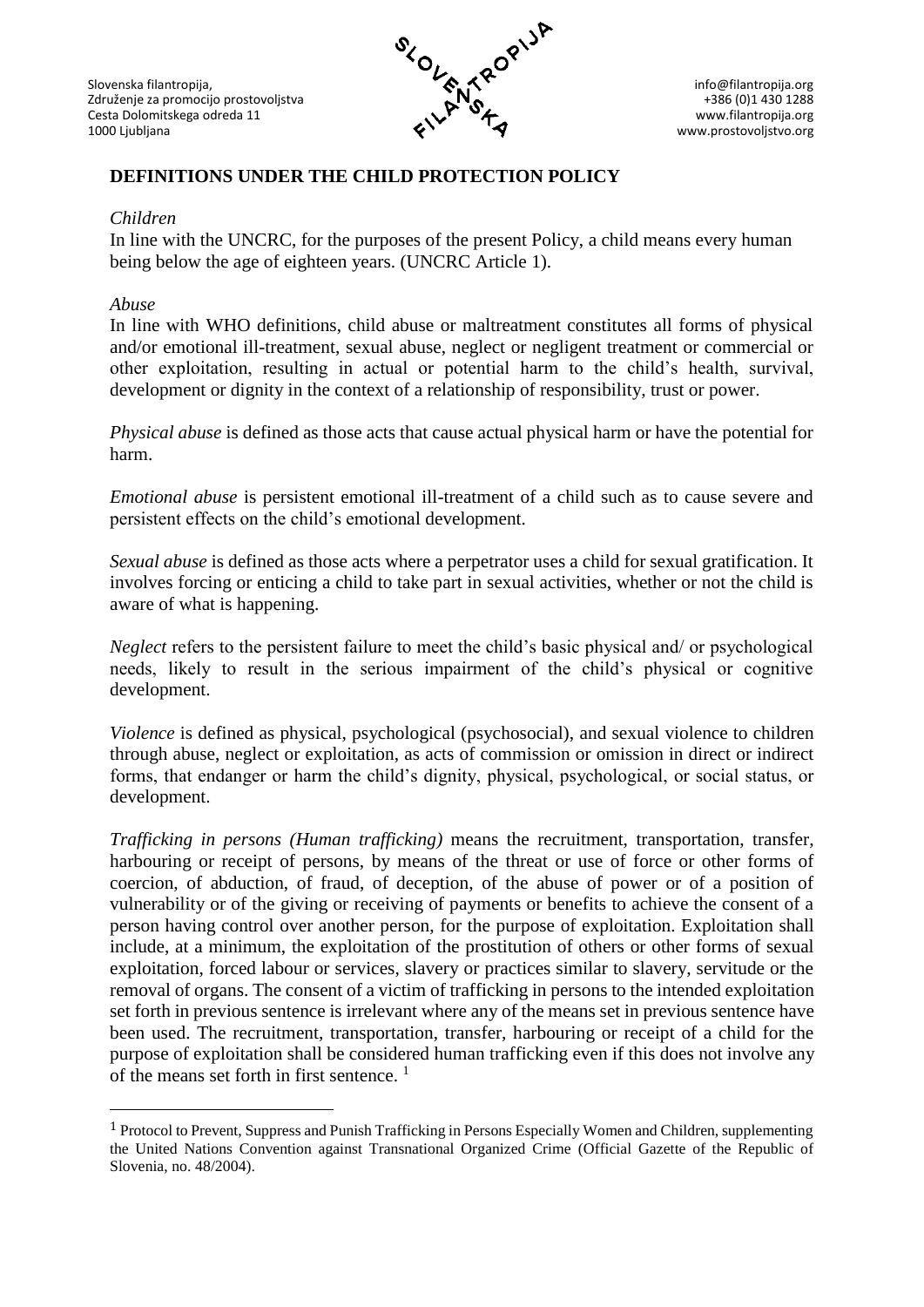Slovenska filantropija, info@filantropija.org info@filantropija.org info@filantropija.org info@filantropija.org Združenje za promocijo prostovoljstva +386 (0)1 430 1288<br>Cesta Dolomitskega odreda 11 v v v v filantropija.org + 1386 (0)1 430 1288 Cesta Dolomitskega odreda 11 www.filantropija.org www.filantropija.org www.filantropija.org www.prostovolistvo.org 1000 Ljubljana www.prostovoljstvo.org



# **PRINCIPLES**

All children have equal rights to protection from harm and abuse.

Organisations have a duty of care to children with whom they work, are in contact with, or who are affected by their work and operations.

Everybody has a responsibility to support the protection of children.

The right of children to have their best interests be a primary consideration in all matters involving or affecting them must be respected, especially when they are victims of violence, as well as in all measures of prevention.

Children's rights to be heard and to have their views given due weight must be respected systematically in all decision making processes, and their empowerment and participation should be central to child caregiving and protection strategies and programmes.

## **OBJECTIVES**

To make all SP staff, associates and partner organizations' staff aware about all aspects of child protection and all the procedure about the prevention, disclosure, reporting and responding to abuses.

To ensure that all SP staff, associates and partner organizations' staff are well supported in meeting their roles and responsibilities in protecting children.

To ensure that all children involved in actions and programmes directly implemented or supported by SP are kept safe from all forms of abuse and harm and that any concerns we have about children's safety within the communities in which we work, are reported to the appropriate authorities.

#### **IMPLEMENTATION**

<u>.</u>

SP staff, associates and partner organizations' staff are bound to the respect of SP Child Protection Policy and commit themselves to:

#### **Awareness and information sharing**

- Promote the open and free discussion about all issues related to child protection, promoting child wellbeing and keeping children safe from abuse and harm.
- Provide adequate information to its staff, associates and partner organizations' staff about SP Child Protection Policy, Code of Conduct (Appendix 1) and Complaint Procedure (Appendix 2).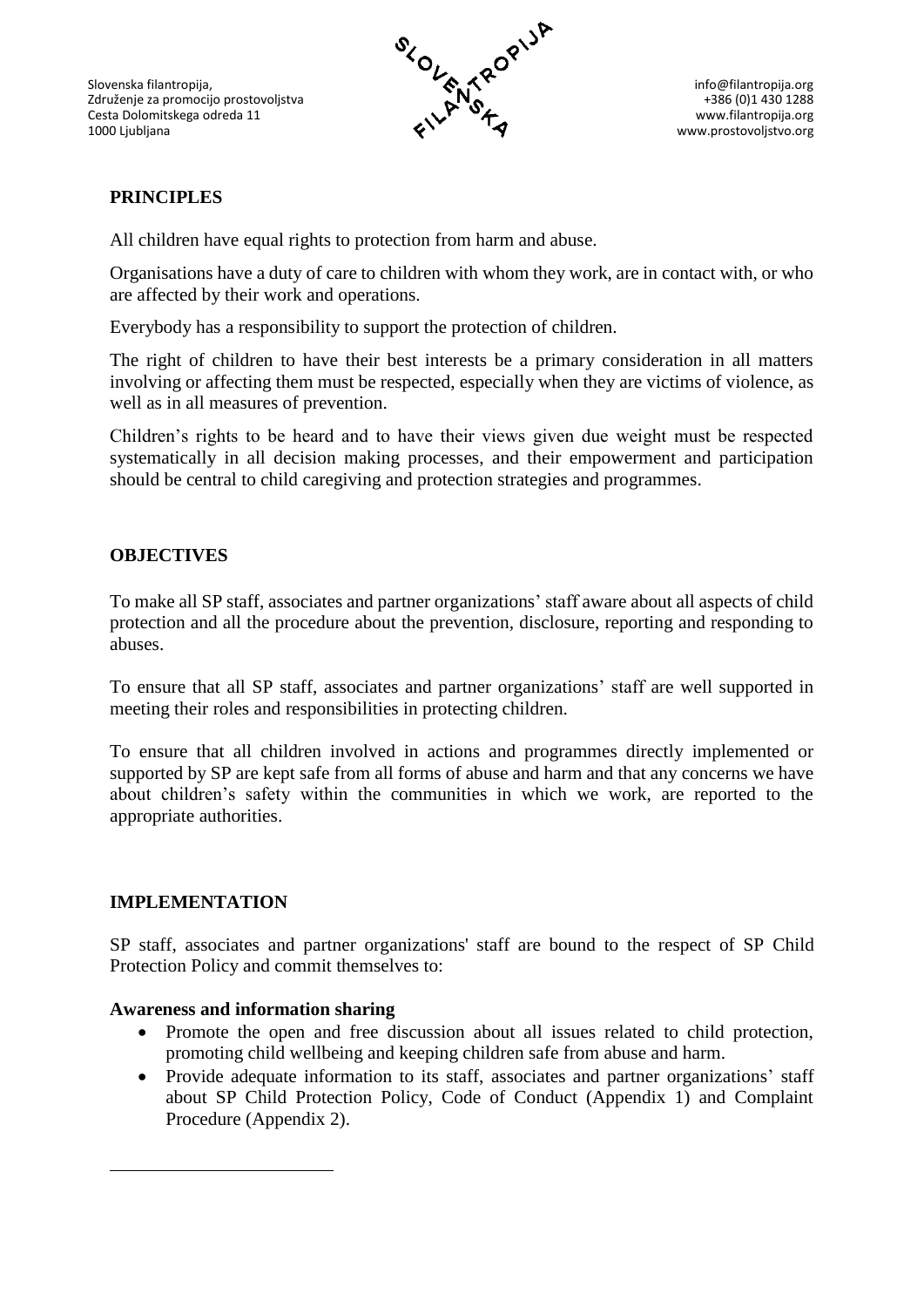Slovenska filantropija, info@filantropija.org info@filantropija.org info@filantropija.org info@filantropija.org Združenje za promocijo prostovoljstva and the state of the state of the state of the state of the state of the state of the state of the state of the state of the state of the state of the state of the state of the state o Cesta Dolomitskega odreda 11 www.filantropija.org www.filantropija.org www.filantropija.org 1000 Ljubljana www.prostovoljstvo.org



- Establish clear roles and responsibilities regarding the monitoring of the respect and the enforcement of SP Child Protection Policy.
- Ensure that children and their parents/guardians are informed about SP Complaint Procedure, about their rights to be heard and to grow up free from all forms of abuses and violence.

## **Prevention**

- Guarantee high professional standards to be applied during the selection of staff, associates and partner organizations.
- Provide adequate training to staff and associates on child protection.
- Ensure that all projects and programmes will be designed and implemented to minimise the risk of harm to the children we come into contact with or impact upon directly or indirectly by our actions.
- Foreseen specific supervision mechanisms for SP staff, associates and partner organizations directly working with children as a space for open and free discussion about Child protection concerns coming from any SP directly implemented or supported Action.
- Promote a safe, free and open environment where children are encouraged to discuss their concerns and rights and to express their point of view.

## **Reporting**

- Provide to all SP staff, associates and partner organizations' staff clear procedures for reporting any child abuse and child protection concerns.
- Ensure child-friendly reporting mechanisms, so that children can report in confidence and safety about experienced maltreatment, abuse and violence.
- Guarantee that any child abuse/child protection concern is treated and investigated keeping the highest degree of confidence.

## **Responding**

- Investigate any concern about the conduct of SP staff, associates and partner organizations' staff according to SP Child Protection Policy; investigation may result in disciplinary proceedings, reporting to the concerned authorities and in the immediate termination of contract or partnership agreement.
- Foresee all needed measures for ensuring child protection and security in case of proven child abuse and neglect and report to the concerned authorities.
- Periodically review the Policy, according to the feedback and experience.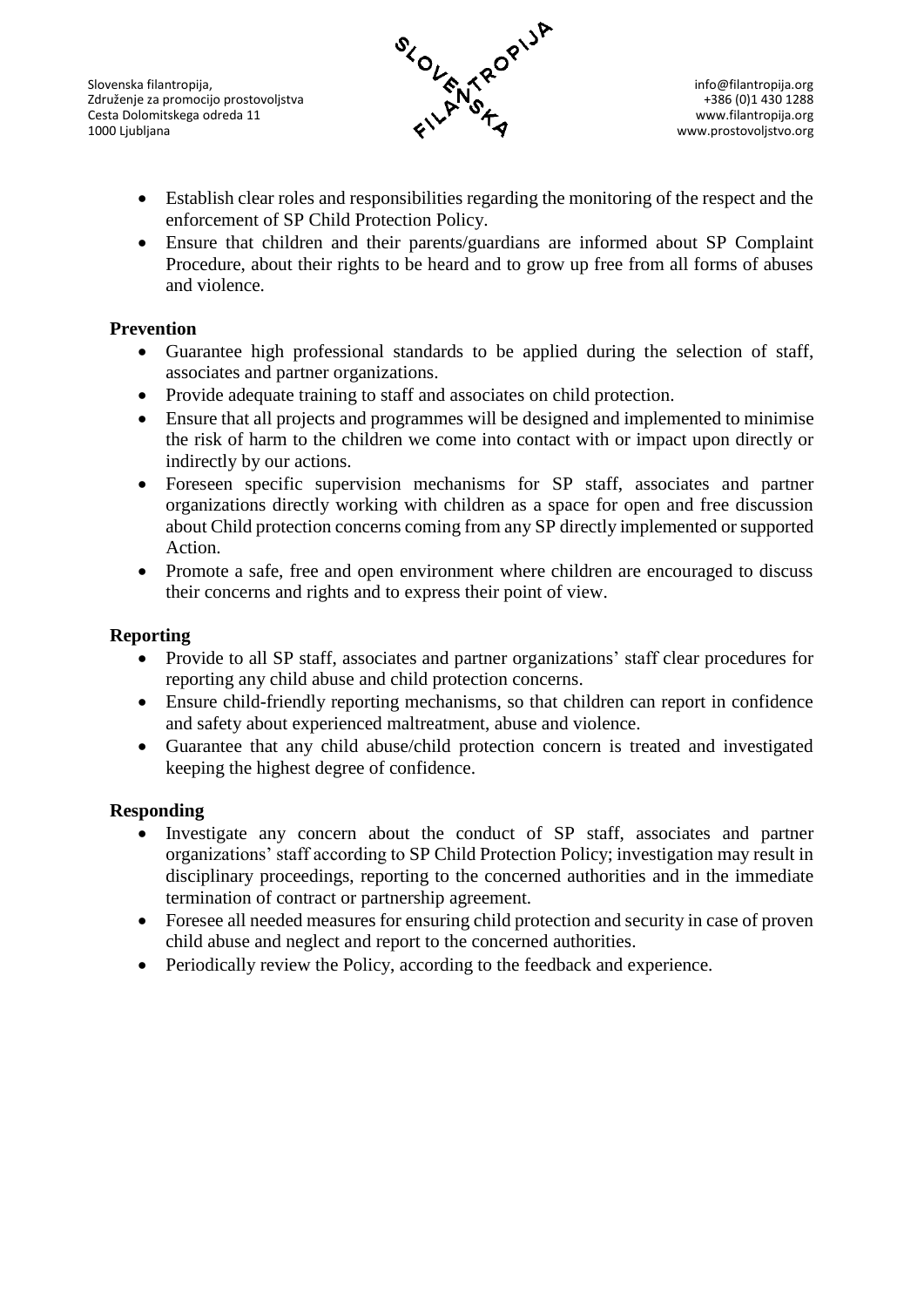

# **APPENDIX 1: CHILD PROTECTION CODE OF CONDUCT**

This Code of Conduct includes guidance on ethical and proper standards of behaviour and defines acceptable and unacceptable behaviour of adults towards children. SP considers all forms of abuse and harm towards children to be unacceptable. Any form of unacceptable behaviour which breaches this Code of Conduct must be reported.

#### **Do:**

- Treat all children with respect and equally.
- Encourage and respect children's voices and views.
- Plan activities in such a way to minimise the risk of harm.
- Develop special measures/supervision to protect younger and especially vulnerable children from peer and adult abuse.
- Use non-violent and positive behaviour methods when supervising children.
- Inform children and their parents of their right to report any worrying situations and how they can raise a concern.
- Ensure that information concerning children and families remains confidential.
- Make sure that another adult is present or try to be visible when being in contact with a child.
- Obtain written consent from the child and parent/guardian when photographing, filming or requesting personal information for activities. This includes explaining to children and their parent/guardian how the photographs, films/videos or information will be used.
- Ensure photographs, films/videos present children in a dignified and respectful manner and that the identities and sensitive information about children are not disclosed.
- Immediately report concerns or allegations of child abuse and of behaviour which goes against the principles of the Child Protection Policy and Code of Conduct to the mentor or directly superior and to the Child Protection Focal Person. The Child Protection Focal Person immediately informs executive director and participates in the procedure.

## **Do not:**

- Discriminate against, treat children unequally or unfairly or in favour of particular children to the exclusion of others.
- Act in any way that may be abusive or place others at risk of abuse.
- Discriminate, shame, humiliate, belittle, or degrade a child, or otherwise emotionally abuse a child (e.g. use inappropriate language – whether of an offensive, discriminatory, demeaning, abusive or sexual nature – when speaking with or whilst in the presence of a child; tell a story/show pictures that will mentally or emotionally abuse a child).
- Hit or otherwise physically assault children.
- Behave in an inappropriate or sexually provocative manner or engage in any form of sexual activity with children.
- Access or create sexually abusive images of children.
- Touch a child in an inappropriate, unnecessary or culturally insensitive way.
- Condone or participate in, behaviour with children which is illegal, unsafe or abusive.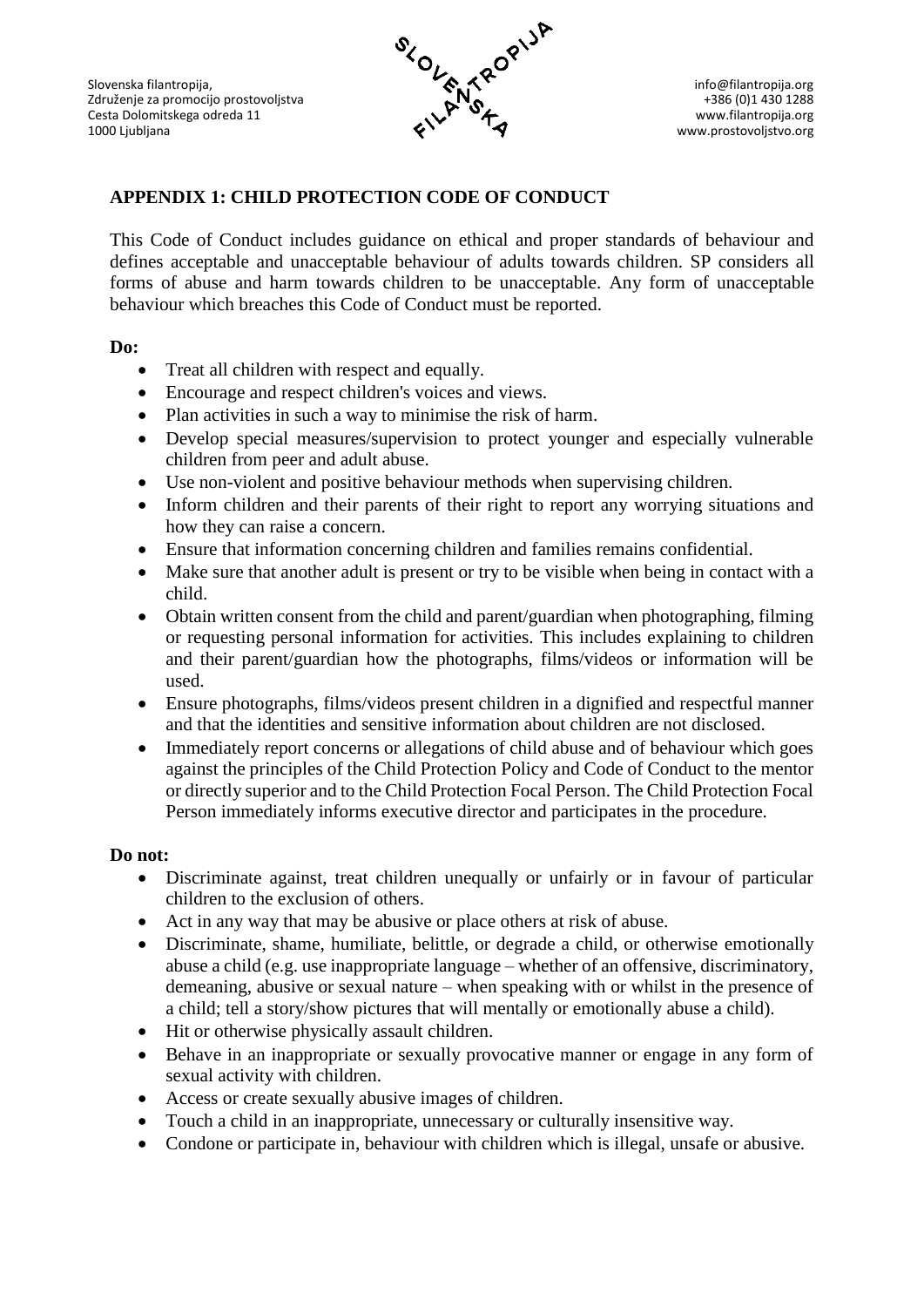Slovenska filantropija, info@filantropija.org info@filantropija.org info@filantropija.org info@filantropija.org Združenje za promocijo prostovoljstva hebre i state za promocijo prostovoljstva hebre i state za promocijo prostovoljstva hebre i state za promocijo prostovoljstva hebre i state za promocija organizacija i state za promoci Cesta Dolomitskega odreda 11 www.filantropija.org www.filantropija.org www.filantropija.org 1000 Ljubljana www.prostovoljstvo.org (1000 Ljubljana www.prostovoljstvo.org (1000 Ljubljana www.prostovoljstvo.org



- Hire children for labour which is inappropriate for their age or development, interferes with their education or play, or places them at risk of injury.
- Use computers, mobile phones, video or digital cameras or any other technology for the purpose of exploiting or harassing children.
- Be alone with a child in any circumstances that might be questioned by others.
- Never have a child stay overnight in the adult's room or sleep in the same bed (unless prior consent is provides by both the child and his/her parent/guardian).
- Perform activities for children that they can do themselves, including dressing, bathing and grooming.
- Suggest inappropriate behaviour or relations of any kind or encourage any crushes by a child.
- Take photographs, film or request personal information if not required for SP's activities.
- Publish an information, story, photograph or video/film without the prior authorisation of the mentor and manager.
- Publish an information, story or photograph which may endanger children or their family.
- Post unofficial pictures or information about children on personal websites or social networks.
- Invite a child to home without the prior consent by his/her parent/guardian and the authorisation of the mentor or directly superior.
- Work with or transport a child alone without the prior consent by his/her parent/guardian and the authorisation of the mentor or directly superior, unless absolutely necessary for the safety of the child.
- Be under the influence of drugs or alcohol while working with children.
- Ignore or fail to report any concern, suspected violation or violation of the Child Protection Policy and the Code of Conduct to the mentor or directly superior and to the Child Protection Focal Person.

#### **Contact information**

Child Protection Focal Person Marina Uzelac: 00 386 1 430 12 88; marina.uzelac@filantropija.org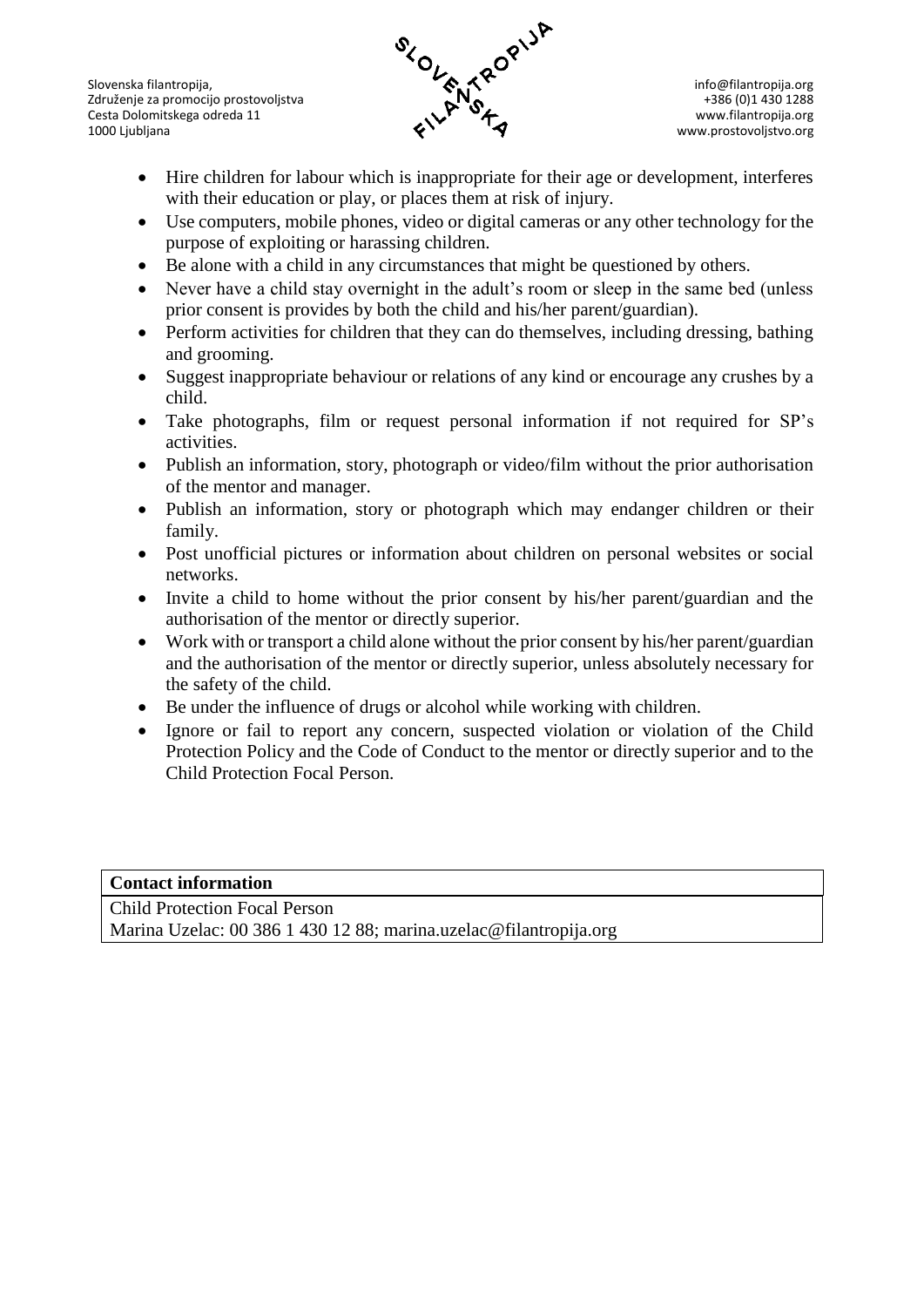Združenje za promocijo prostovoljstva antiki se promocijo prostovoljstva kontrolica se promocijo prostovoljstva kontrolica kontrolica kontrolica kontrolica kontrolica kontrolica kontrolica kontrolica kontrolica kontrolica Cesta Dolomitskega odreda 11<br>1000 Ljubljana



www.prostovoljstvo.org

# **APPENDIX 2: COMPLAINT PROCEDURE**

SP is committed to ensuring the safety and welfare of all children with whom we work and has put in place a complaint procedure to cover any situations which may arise, when service users (including children and their parents/guardians) are not satisfied with the way they were treated by SP staff.

#### **Complaint procedure:**

In case, service beneficiaries are not happy with a programme or want to express their dissatisfaction with it, they can make a complaint, verbally or in writing a programme manager. They have two-stage complaint procedure available. They are also familiarised with the fact that programme implementers are obliged to respect the principles of the The Code of Ethical Principles in Social Protection and about the possibility to object as defined in the Article 94, of the Social Security Act. Possibilities and the ways of making a complaint are presented to service users by programme professional staff. The procedures are properly displayed in the premises where programmes and activities take place and available on the website of the Slovene Philanthropy too.

1. In the first stage, a beneficiary or his/her legal representative has a possibility to make a written complaint to the head of the Slovene Philanthropy i.e. to the executive director. The executive director is to make a written response proposing a solution or providing an explanation. If the beneficiary is not happy with the provided explanation or the proposed solution, in the second stage of the complaint procedure, he or she has the possibility, readdress his/her complaint and appeal to the Slovenian Philanthropy Managing Board, who pass it on to the Court of Honour to decide on the solution. The Court of Honour decides under the procedure laid down in Article 18 of the Statute of the Slovene Philanthropy.

2. If the beneficiary or his legal representative's complaint fails, or he or she is still not satisfied with the service or with the work and procedures by programme implementers, based on Article 105 of the Social Security Act, he or she can make a request or initiate an extraordinary inspection. The request shall be submitted to the following address: Labour Inspectorate of the Republic of Slovenia – Inspection for Social Affairs, Verovškova 64a, 1000 Ljubljana.

3. In case of dissatisfaction with the offered services, service beneficiary or their legal representatives have also possibility to share comments, opinions and suggestions also with the Social Chamber of Slovenia, Ukmarjeva ulica 2, 1000 Ljubljana and inquiry about possible programme implementers noncompliance with the Ethical Codex principles of Social Security.

4. Whenever a complaint by a service beneficiary or his legal representative is decided upon by an administrative decision, the beneficiary or his/her legal representative can make a complaint or objection in accordance with the remedies that are stated therein. Same procedures can be applied in the case the competent authority of the application does not make its decision within the legally defined deadline.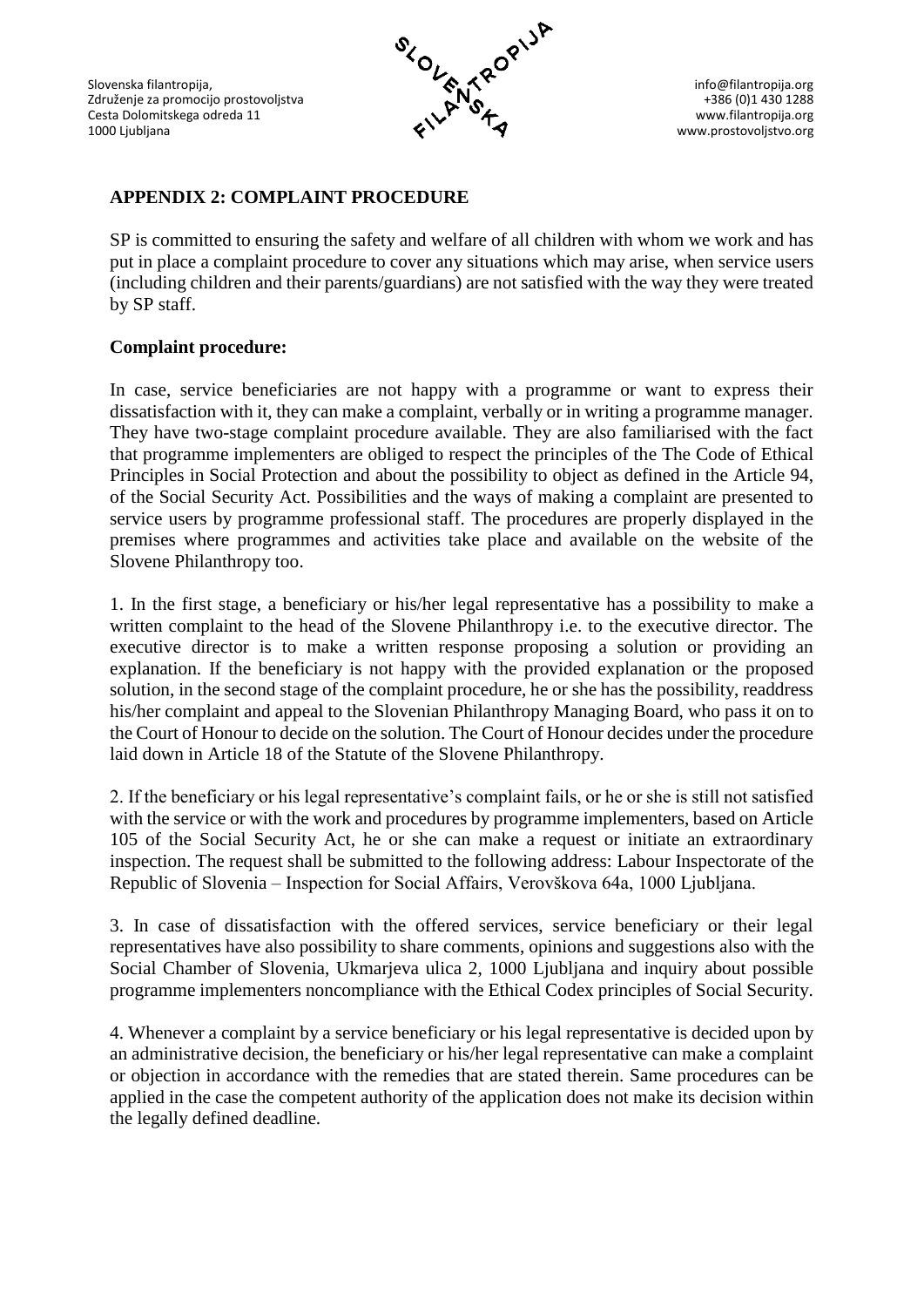Slovenska filantropija, info@filantropija.org info@filantropija.org info@filantropija.org info@filantropija.org Združenje za promocijo prostovoljstva and the state of the state of the state of the state of the state of the state of the state of the state of the state of the state of the state of the state of the state of the state o Cesta Dolomitskega odreda 11 www.filantropija.org www.filantropija.org www.filantropija.org 1000 Ljubljana www.prostovoljstvo.org



There is an ethics commission available to beneficiaries who take part in the programme as volunteers. The ethics commission is an independent body, composed of representatives of various volunteer organizations; its work is autonomous and it is not a part of the association. Complaints and requests for commission's opinions and views can be addressed to the ethics commission directly; all beneficiaries are informed of this possibility.